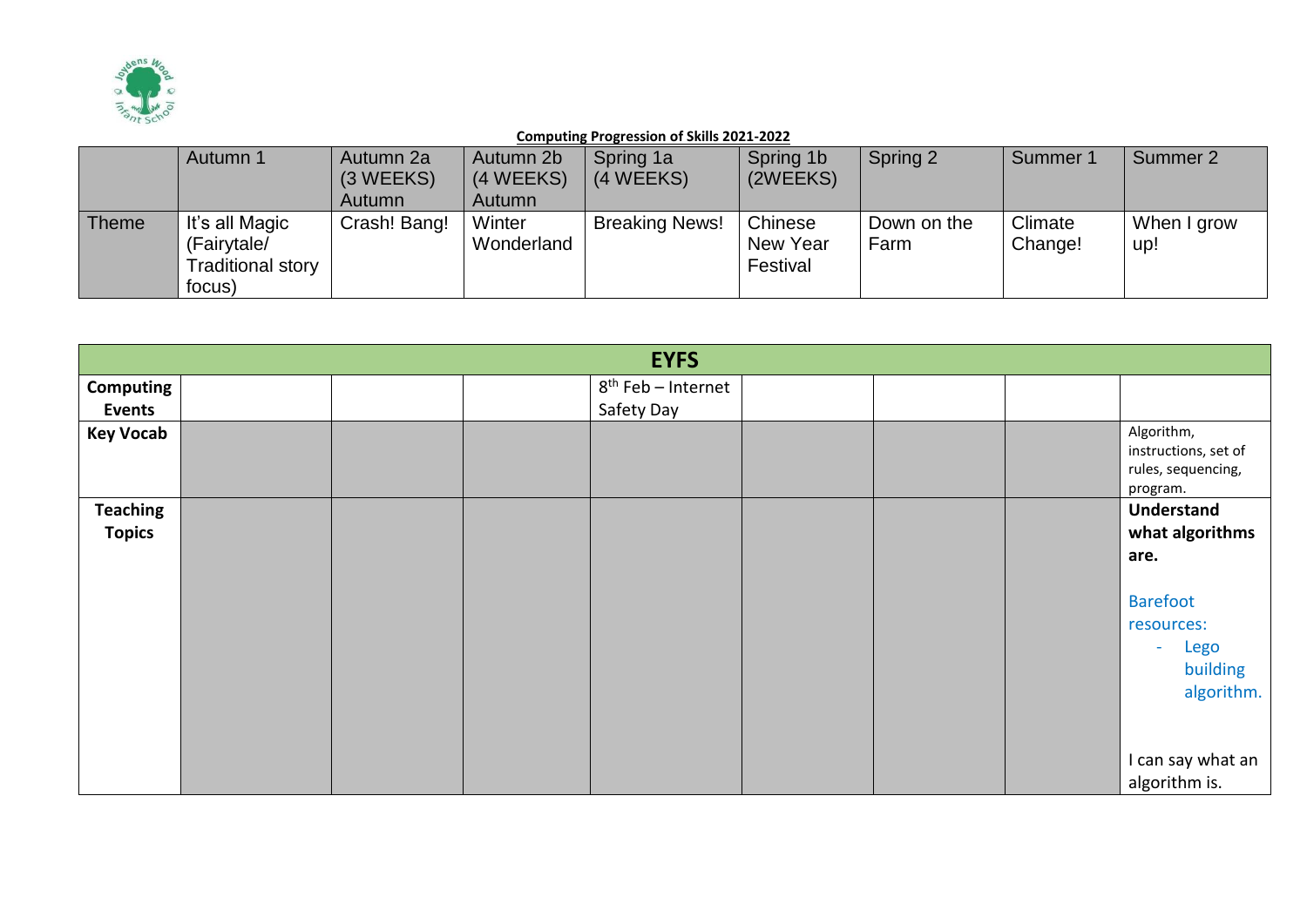

|              | Autumn 1                                                     | Autumn 2a<br>(3 WEEKS)<br>Autumn | Autumn 2b<br>(4 WEEKS)<br>Autumn | Spring 1a<br>(4 WEEKS) | Spring 1b<br>(2WEEKS)           | Spring 2            | Summer 1           | Summer 2           |
|--------------|--------------------------------------------------------------|----------------------------------|----------------------------------|------------------------|---------------------------------|---------------------|--------------------|--------------------|
| <b>Theme</b> | It's all Magic<br>(Fairytale/<br>Traditional story<br>focus) | Crash! Bang!                     | Winter<br>Wonderland             | <b>Breaking News!</b>  | Chinese<br>New Year<br>Festival | Down on the<br>Farm | Climate<br>Change! | When I grow<br>up! |

|  |  |  |  | I can verbally say<br>clear instructions<br>for someone else<br>to follow. |
|--|--|--|--|----------------------------------------------------------------------------|
|  |  |  |  | I can write a<br>basic algorithm.                                          |
|  |  |  |  | I can change my<br>algorithm with<br>adult support.                        |
|  |  |  |  |                                                                            |
|  |  |  |  |                                                                            |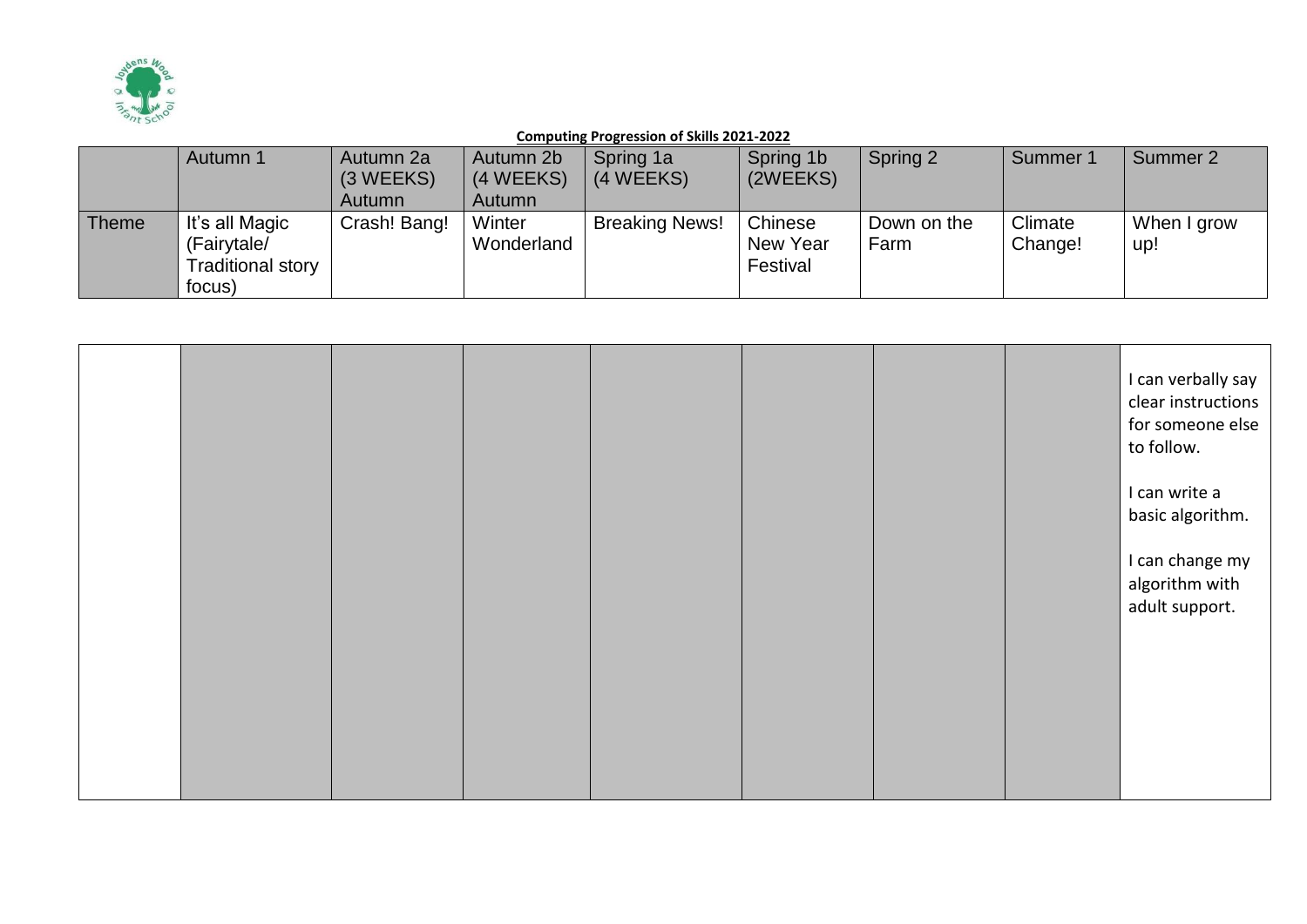

|              | Autumn 1                                                     | Autumn 2a<br>(3 WEEKS)<br>Autumn | Autumn 2b<br>(4 WEEKS)<br>Autumn | Spring 1a<br>(4 WEEKS) | Spring 1b<br>(2WEEKS)           | Spring 2            | Summer 1           | Summer 2           |
|--------------|--------------------------------------------------------------|----------------------------------|----------------------------------|------------------------|---------------------------------|---------------------|--------------------|--------------------|
| <b>Theme</b> | It's all Magic<br>(Fairytale/<br>Traditional story<br>focus) | Crash! Bang!                     | Winter<br>Wonderland             | <b>Breaking News!</b>  | Chinese<br>New Year<br>Festival | Down on the<br>Farm | Climate<br>Change! | When I grow<br>up! |

|                  |                                                                                       |                                                                                                                                             |                                                                                             | Year 1                                                                                                                                         |                                                                                                                                                   |                                                                                 |                                                                                                                                 |                                                                                                                           |
|------------------|---------------------------------------------------------------------------------------|---------------------------------------------------------------------------------------------------------------------------------------------|---------------------------------------------------------------------------------------------|------------------------------------------------------------------------------------------------------------------------------------------------|---------------------------------------------------------------------------------------------------------------------------------------------------|---------------------------------------------------------------------------------|---------------------------------------------------------------------------------------------------------------------------------|---------------------------------------------------------------------------------------------------------------------------|
| <b>Computing</b> |                                                                                       |                                                                                                                                             |                                                                                             | $8th$ Feb – Internet                                                                                                                           |                                                                                                                                                   |                                                                                 |                                                                                                                                 |                                                                                                                           |
| Events           |                                                                                       |                                                                                                                                             |                                                                                             | Safety Day                                                                                                                                     |                                                                                                                                                   |                                                                                 |                                                                                                                                 |                                                                                                                           |
| <b>Key Vocab</b> | Algorithm,<br>instructions, set of<br>rules, sequencing,<br>program,<br>decomposition | Algorithm,<br>instructions, set<br>of rules,<br>sequencing,<br>program,<br>programming,<br>decomposition,<br>perseverance,<br>bugs, errors, | Program,<br>debugging,<br>problem,<br>computational<br>thinking, coding,<br>problem solving | Programming,<br>tinkering,<br>collaborating,<br>Program, algorithm,<br>set of rules.<br>Debugging, bug,<br>perseverance, logic,<br>algorithms. | Programming,<br>logic, algorithms,<br>tinkering,<br>collaborating,<br>Program,<br>algorithm, set of<br>rules, Debugging,<br>bug,<br>perseverance, | Logic,<br>programming,<br>tinkering,<br>computational<br>thinking,<br>debugging | Rules, health,<br>well-being,<br>lifestyle,<br>technology,<br>positive,<br>negative,<br>engaged,<br>support,<br>features, data. | Online, internet,<br>reputation,<br>protection,<br>information,<br>support, identity,<br>difficulties, search<br>engines. |
| <b>Teaching</b>  | <b>Understand</b>                                                                     | Understand                                                                                                                                  | <b>Understand</b>                                                                           | <b>Create and</b>                                                                                                                              | <b>Create and</b>                                                                                                                                 | Use logical                                                                     | Health,                                                                                                                         | Online                                                                                                                    |
| <b>Topics</b>    | what algorithms                                                                       | how                                                                                                                                         | that programs                                                                               | debug simple                                                                                                                                   | debug simple                                                                                                                                      | reasoning to                                                                    | well-being,                                                                                                                     | reputations and                                                                                                           |
|                  | are.                                                                                  | algorithms are                                                                                                                              | execute by                                                                                  | programs                                                                                                                                       | programs                                                                                                                                          | predict the                                                                     | and lifestyle                                                                                                                   | managing online                                                                                                           |
|                  |                                                                                       | implemented                                                                                                                                 | following                                                                                   |                                                                                                                                                |                                                                                                                                                   | behaviour of                                                                    |                                                                                                                                 | information.                                                                                                              |
|                  | <b>Barefoot</b>                                                                       | as programs                                                                                                                                 | precise and                                                                                 | <b>Barefoot</b>                                                                                                                                | Use the                                                                                                                                           | simple                                                                          | I can identify                                                                                                                  |                                                                                                                           |
|                  | resources:                                                                            | on digital                                                                                                                                  | unambiguous                                                                                 | resources:                                                                                                                                     | program                                                                                                                                           | programs                                                                        | rules that                                                                                                                      | I can explain how                                                                                                         |
|                  | Lego                                                                                  | devices.                                                                                                                                    | instructions                                                                                | Bee-bots                                                                                                                                       | Scratch Jr to                                                                                                                                     |                                                                                 | help keep us                                                                                                                    | I represent                                                                                                               |
|                  | building                                                                              |                                                                                                                                             |                                                                                             |                                                                                                                                                | help with this                                                                                                                                    | <b>Barefoot</b>                                                                 | safe and                                                                                                                        | myself in                                                                                                                 |
|                  | algorithm.                                                                            |                                                                                                                                             |                                                                                             |                                                                                                                                                | topic                                                                                                                                             | resources:                                                                      | healthy in                                                                                                                      |                                                                                                                           |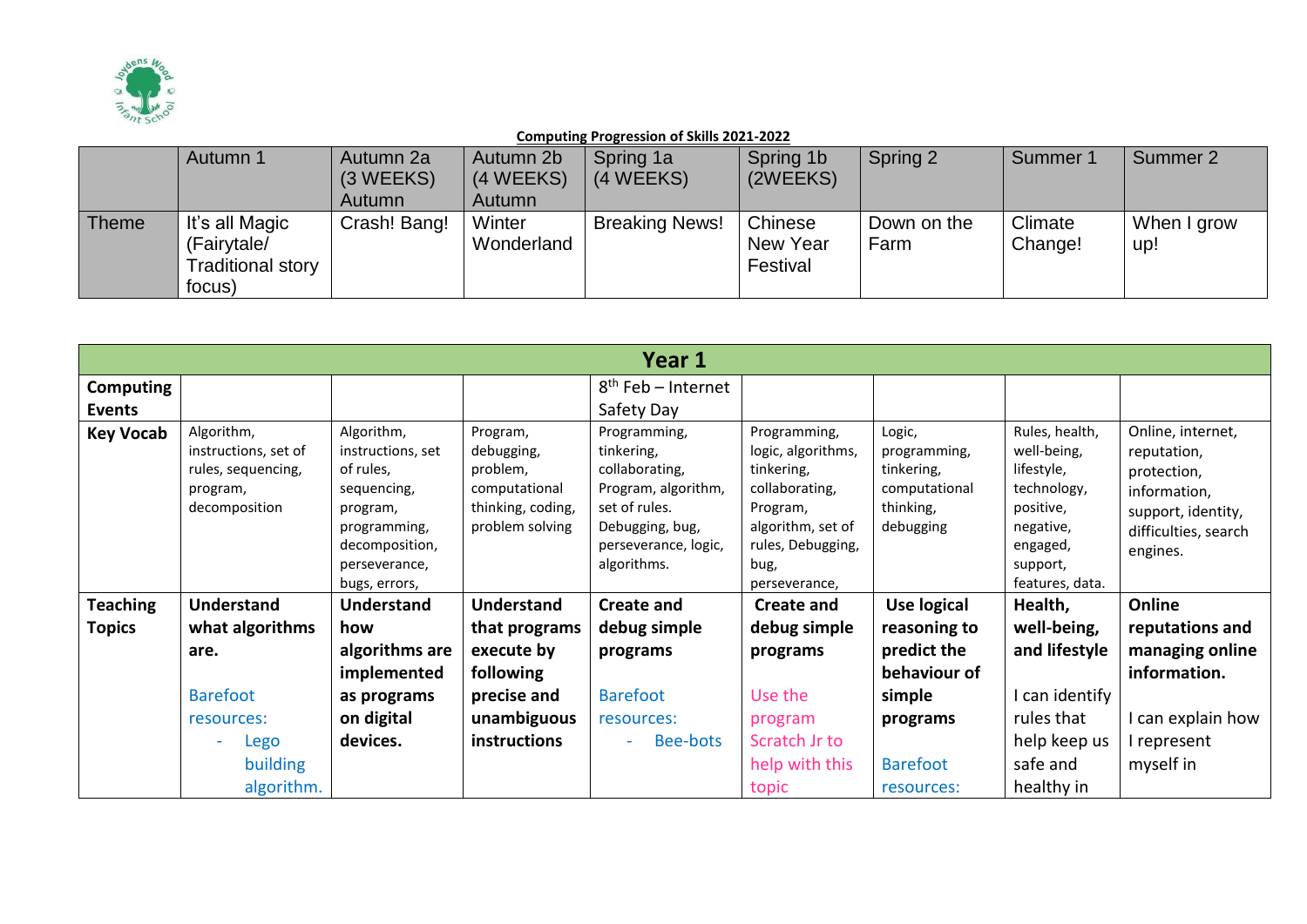

|              | Autumn 1          | Autumn 2a    | Autumn 2b  | Spring 1a             | Spring 1b | Spring 2    | Summer <sup>-</sup> | Summer 2    |
|--------------|-------------------|--------------|------------|-----------------------|-----------|-------------|---------------------|-------------|
|              |                   | (3 WEEKS)    | (4 WEEKS)  | (4 WEEKS)             | (2WEEKS)  |             |                     |             |
|              |                   | Autumn       | Autumn     |                       |           |             |                     |             |
| <b>Theme</b> | It's all Magic    | Crash! Bang! | Winter     | <b>Breaking News!</b> | Chinese   | Down on the | Climate             | When I grow |
|              | (Fairytale/       |              | Wonderland |                       | New Year  | Farm        | Change!             | up!         |
|              | Traditional story |              |            |                       | Festival  |             |                     |             |
|              | focus)            |              |            |                       |           |             |                     |             |

| Crazy              | <b>Barefoot</b> | Use the        | Scratch                              |                | World            | and beyond   | different ways    |
|--------------------|-----------------|----------------|--------------------------------------|----------------|------------------|--------------|-------------------|
| character          | resources:      | program        | tinkering                            | can            | map              | the home     | online.           |
| algorithm.         | Bee-<br>$\sim$  | Scratch Jr to  | activity.                            | confidently    | logic            | when using   |                   |
| <b>Sharing</b>     | <b>bots</b>     | help with this | Pizza                                | write an       | activity.        | technology.  | I can explain     |
| sweet              |                 | topic          | pickle                               | algorithm.     |                  |              | ways in which     |
| algorithm.         | l can create a  |                | scratch                              |                | I can explain    | I can give   | and why I might   |
|                    | sequence of     | can explain    | debugging                            | can            | what logical     | some         | change my         |
|                    | instructions.   | what           | Bee-bots<br>$\overline{\phantom{0}}$ | persevere      | reasoning is.    | examples of  | identity          |
| I can say what an  |                 | computational  | River<br>$\blacksquare$              | when           | I can predict    | ways to stay | depending on      |
| algorithm is.      | I can write an  | thinking is.   | crossing.                            | something has  | what a           | fit and      | what I am doing   |
|                    | algorithm.      |                |                                      | gone wrong.    | program will     | healthy.     | online (avatar)   |
| I can write an     |                 | can explain    | l can use                            |                | do.              |              |                   |
| algorithm.         |                 | what           | algorithms                           | can explore    |                  | can explain  | I can identify    |
|                    | I can program   | programming    | confidently.                         | different ways | I can explain    | why          | ways that I put   |
| I can create clear | a floor robot   | is.            |                                      | to solve the   | why I think a    | spending     | information on    |
| instructions for   | to move to a    |                | can explain that                     | problem with   | program will     | too much     | the internet.     |
| someone else to    | specific point. | can identify   | tinkering is when                    | my algorithm.  | act in this way. | time use     |                   |
| follow.            |                 | what the       | we try something                     |                |                  | technology   | can recognise     |
|                    | can explain     | problem is     | new and discover                     | can debug a    | I can identify   | can          | that I need to be |
|                    | that a bug is   | with my code   | what it does.                        | program        | the sequence     | sometimes    | careful before I  |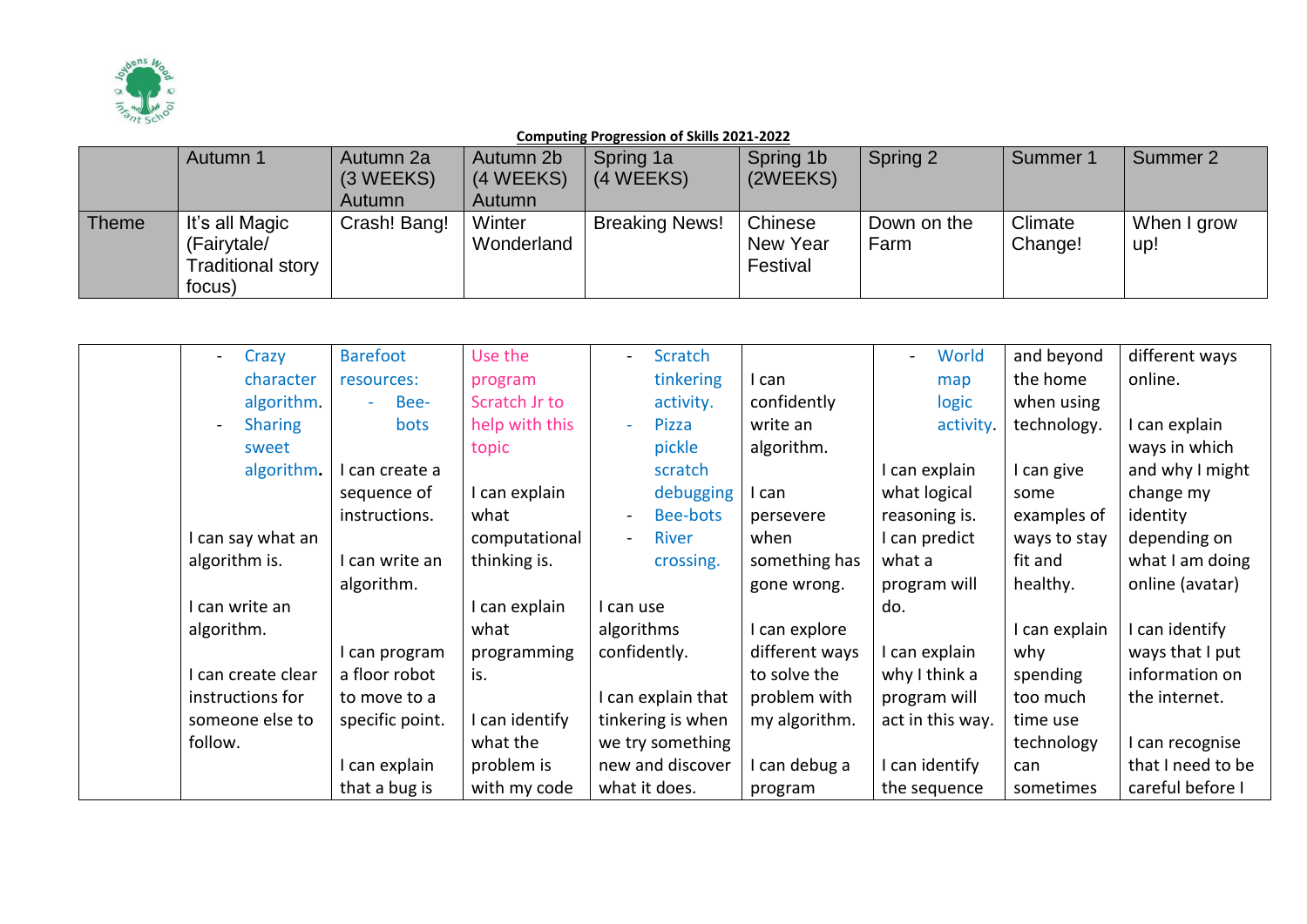

|              | Autumn 1          | Autumn 2a    | Autumn 2b  | Spring 1a             | Spring 1b | Spring 2    | Summer <sup>*</sup> | Summer 2    |
|--------------|-------------------|--------------|------------|-----------------------|-----------|-------------|---------------------|-------------|
|              |                   | (3 WEEKS)    | (4 WEEKS)  | (4 WEEKS)             | (2WEEKS)  |             |                     |             |
|              |                   | Autumn       | Autumn     |                       |           |             |                     |             |
| <b>Theme</b> | It's all Magic    | Crash! Bang! | Winter     | <b>Breaking News!</b> | Chinese   | Down on the | Climate             | When I grow |
|              | (Fairytale/       |              | Wonderland |                       | New Year  | Farm        | Change!             | up!         |
|              | Traditional story |              |            |                       | Festival  |             |                     |             |
|              | focus)            |              |            |                       |           |             |                     |             |

| I can use an       | an error in my | and think of    |                    |                 | of steps that   | have a        | share any          |
|--------------------|----------------|-----------------|--------------------|-----------------|-----------------|---------------|--------------------|
| algorithm          | algorithm      | ways to fix it. | I can explain that | I can say what  | helps the       | negative      | information        |
| accurately.        | code.          |                 | collaborating      | a program will  | program run.    | impact on     | online.            |
|                    |                | can             | means working      | do.             |                 | me.           |                    |
| I am able to       | I can          | independently   | with a group to    |                 | I can test my   |               | I know who I       |
| improve my         | confidently    | think of ways   | achieve the best   | I can explain   | commands to     | I can provide | should ask if I am |
| algorithm with     | debug errors   | to solve my     | result.            | what the bug    | see if my       | examples of   | not sure if I      |
| support from an    | in a program.  | problem.        |                    | was and how I   | predictions are | activities    | should put         |
| adult.             |                |                 | I can explore      | will fix it.    | correct. Then I | where it is   | something          |
|                    |                | can identify    | Scratch Jr for     |                 | can             | easy to       | online.            |
| I can explain that |                | ways to         | myself.            |                 | independently   | spend a lot   |                    |
| decomposition is   |                | program a       |                    | I can begin to  | make changes    | of time       | I can describe     |
| a breakdown of     |                | device (bee-    | I can gain         | make            | to the          | engaged in    | what is            |
| tasks into smaller |                | bot or Scratch  | confidence in      | predictions     | algorithm to    | technology    | appropriate to     |
| manageable         |                | Jr)             | editing my         | about what      | ensure the      | (games,       | say and do on      |
| chunks.            |                |                 | algorithm on       | my program      | program runs    | films,        | online platforms   |
|                    |                | can reflect     | Scratch Jr.        | will do         | smoothly.       | videos,       | (opinions, likes,  |
|                    |                | on whether      |                    |                 |                 | apps)         | shares, forwards)  |
|                    |                | my solution     | I can begin to     | can explore     |                 |               |                    |
|                    |                | has worked.     | make predictions   | Scratch Jr with |                 |               |                    |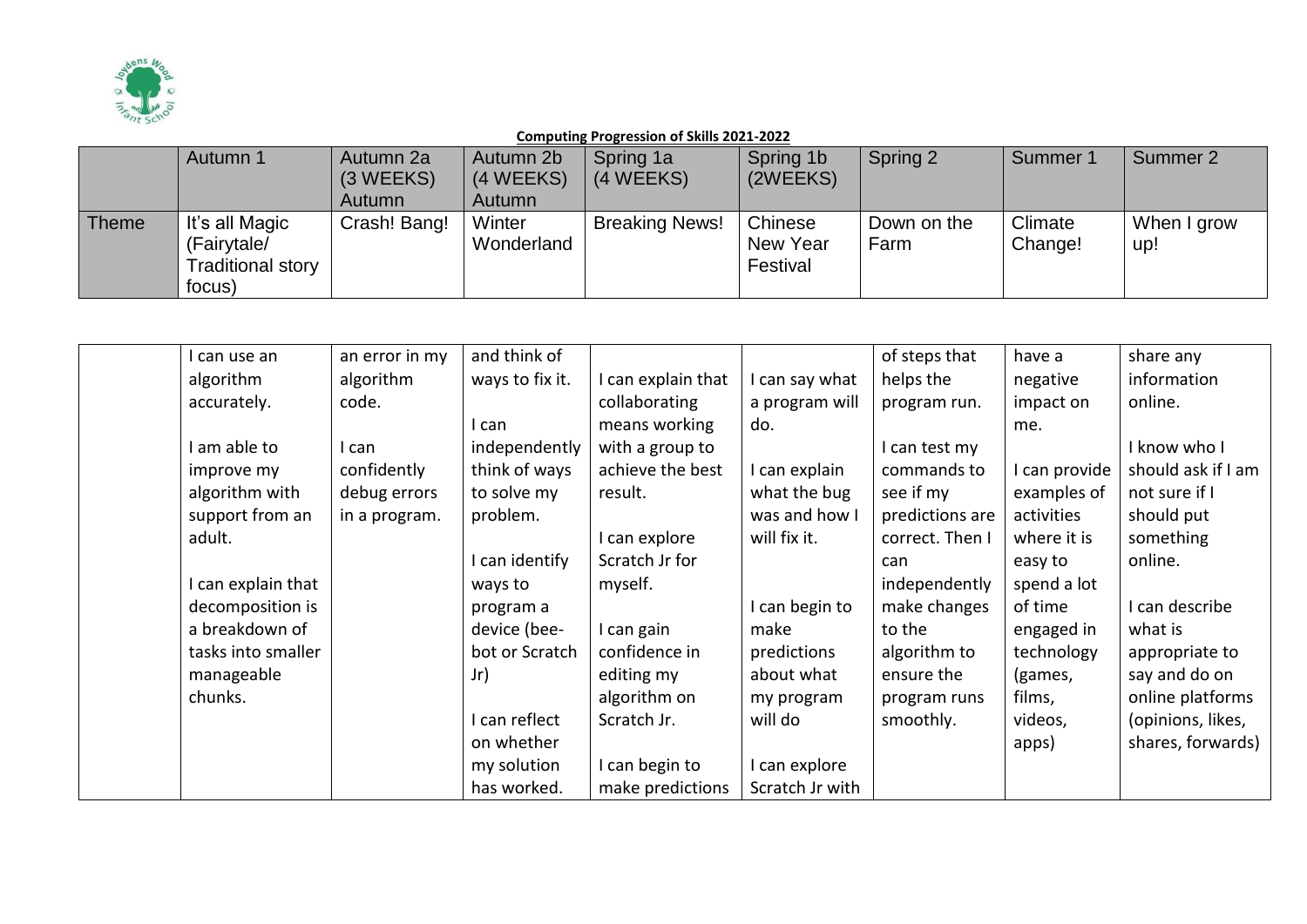

|              | Autumn 1                                                     | Autumn 2a<br>(3 WEEKS)<br>Autumn | Autumn 2b<br>(4 WEEKS)<br>Autumn | Spring 1a<br>(4 WEEKS) | Spring 1b<br>(2WEEKS)           | Spring 2            | Summer 1           | Summer 2           |
|--------------|--------------------------------------------------------------|----------------------------------|----------------------------------|------------------------|---------------------------------|---------------------|--------------------|--------------------|
| <b>Theme</b> | It's all Magic<br>(Fairytale/<br>Traditional story<br>focus) | Crash! Bang!                     | Winter<br>Wonderland             | <b>Breaking News!</b>  | Chinese<br>New Year<br>Festival | Down on the<br>Farm | Climate<br>Change! | When I grow<br>up! |

|  |  | about what my     | increasing  | I can explain  | can identify and |
|--|--|-------------------|-------------|----------------|------------------|
|  |  | program will do.  | confidence. | how I might    | demonstrate      |
|  |  |                   |             | recognise      | actions to       |
|  |  | I can confidently |             | that I need    | support others   |
|  |  | write an          |             | support to     | who are          |
|  |  | algorithm.        |             | control my     | experiencing     |
|  |  |                   |             | use of         | difficulties     |
|  |  | I can program     |             | technology     | online.          |
|  |  | and debug a Bee-  |             | and who        |                  |
|  |  | Bot to follow my  |             | might          | I can talk about |
|  |  | algorithm.        |             | provide        | how to use the   |
|  |  |                   |             | support for    | internet to find |
|  |  | I can predict     |             | this.          | out information. |
|  |  | what will happen  |             |                |                  |
|  |  | when the Bee-     |             | I can identify | I can give       |
|  |  | Bot uses my       |             | features and   | examples of how  |
|  |  | algorithm.        |             | things online  | to find          |
|  |  |                   |             | that might     | information      |
|  |  |                   |             | negatively     | (voice, search   |
|  |  |                   |             | impact my      | engines)         |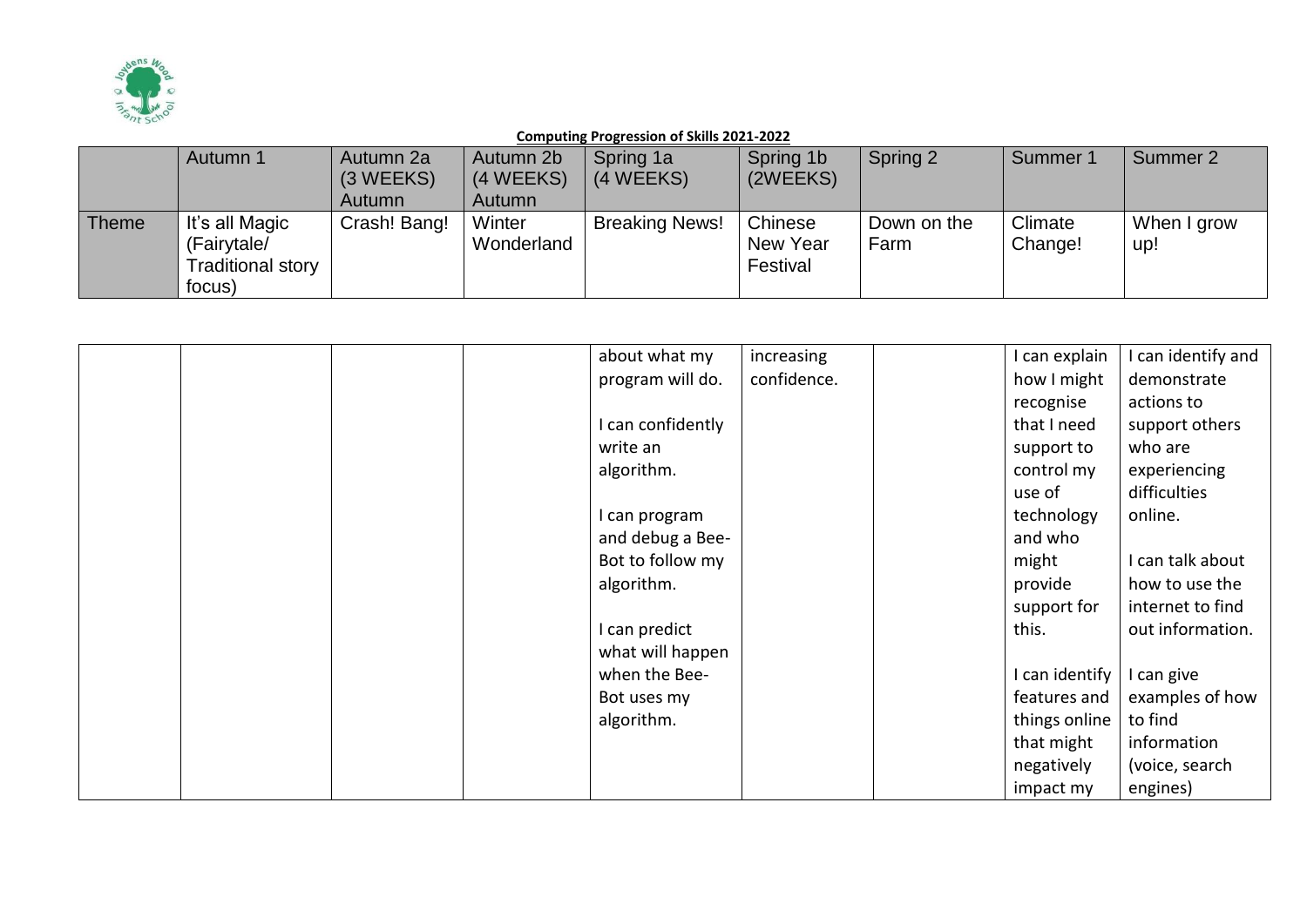

|       | Autumn 1                                                     | Autumn 2a<br>(3 WEEKS)<br>Autumn | Autumn 2b<br>(4 WEEKS)<br>Autumn | Spring 1a<br>(4 WEEKS) | Spring 1b<br>(2WEEKS)           | Spring 2            | Summer 1           | Summer 2           |
|-------|--------------------------------------------------------------|----------------------------------|----------------------------------|------------------------|---------------------------------|---------------------|--------------------|--------------------|
| Theme | It's all Magic<br>(Fairytale/<br>Traditional story<br>focus) | Crash! Bang!                     | Winter<br>Wonderland             | <b>Breaking News!</b>  | Chinese<br>New Year<br>Festival | Down on the<br>Farm | Climate<br>Change! | When I grow<br>up! |

|  | I can persevere    | well-being    |                    |
|--|--------------------|---------------|--------------------|
|  | when something     | (instant)     | I can explain      |
|  | has gone wrong.    | replying,     | what               |
|  |                    | negative      | autocomplete is    |
|  | I can explore      | images/text   | and how to         |
|  | different ways to  | online,       | choose the best    |
|  | solve the          | messaging)    | suggestion.        |
|  | problem with my    |               |                    |
|  | algorithm.         | I can         | I can explain the  |
|  |                    | demonstrate   | difference         |
|  | I can debug a      | ways to       | between a belief,  |
|  | program            | protect and   | opinion, and fact. |
|  |                    | manage        |                    |
|  | I can say what a   | data on my    |                    |
|  | program will do.   | devices (find |                    |
|  |                    | my            |                    |
|  | I can explain      | phone/ipod)   |                    |
|  | what the bug was   |               |                    |
|  | and how I will fix |               |                    |
|  | it.                |               |                    |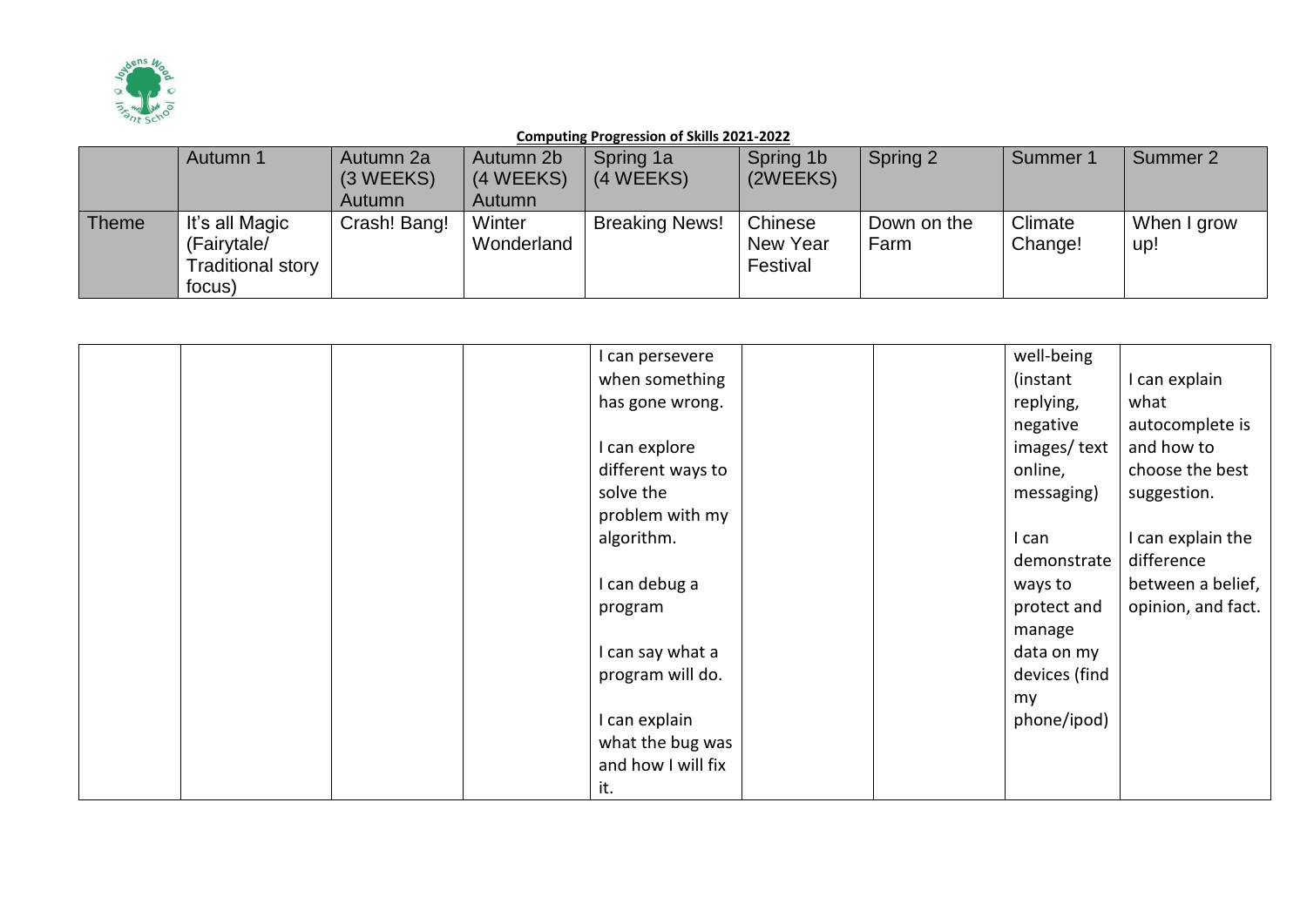

|              | Autumn 1                                                     | Autumn 2a<br>(3 WEEKS)<br>Autumn | Autumn 2b<br>(4 WEEKS)<br>Autumn | Spring 1a<br>(4 WEEKS) | Spring 1b<br>(2WEEKS)           | Spring 2            | Summer 1           | Summer 2           |
|--------------|--------------------------------------------------------------|----------------------------------|----------------------------------|------------------------|---------------------------------|---------------------|--------------------|--------------------|
| <b>Theme</b> | It's all Magic<br>(Fairytale/<br>Traditional story<br>focus) | Crash! Bang!                     | Winter<br>Wonderland             | <b>Breaking News!</b>  | Chinese<br>New Year<br>Festival | Down on the<br>Farm | Climate<br>Change! | When I grow<br>up! |

|                  | Year 2                                                                                |                                                                                                                                             |                                                                                             |                                                                                                                                                |                                                                                                                                                   |                                                                                 |                                                                                                                                 |                                                                                                                           |  |  |  |
|------------------|---------------------------------------------------------------------------------------|---------------------------------------------------------------------------------------------------------------------------------------------|---------------------------------------------------------------------------------------------|------------------------------------------------------------------------------------------------------------------------------------------------|---------------------------------------------------------------------------------------------------------------------------------------------------|---------------------------------------------------------------------------------|---------------------------------------------------------------------------------------------------------------------------------|---------------------------------------------------------------------------------------------------------------------------|--|--|--|
| <b>Computing</b> |                                                                                       |                                                                                                                                             |                                                                                             | $8th$ Feb – Internet                                                                                                                           |                                                                                                                                                   |                                                                                 |                                                                                                                                 |                                                                                                                           |  |  |  |
| Events           |                                                                                       |                                                                                                                                             |                                                                                             | Safety Day                                                                                                                                     |                                                                                                                                                   |                                                                                 |                                                                                                                                 |                                                                                                                           |  |  |  |
| <b>Key Vocab</b> | Algorithm,<br>instructions, set of<br>rules, sequencing,<br>program,<br>decomposition | Algorithm,<br>instructions, set<br>of rules,<br>sequencing,<br>program,<br>programming,<br>decomposition,<br>perseverance,<br>bugs, errors, | Program,<br>debugging,<br>problem,<br>computational<br>thinking, coding,<br>problem solving | Programming,<br>tinkering,<br>collaborating,<br>Program, algorithm,<br>set of rules.<br>Debugging, bug,<br>perseverance, logic,<br>algorithms. | Programming,<br>logic, algorithms,<br>tinkering,<br>collaborating,<br>Program,<br>algorithm, set of<br>rules, Debugging,<br>bug,<br>perseverance, | Logic,<br>programming,<br>tinkering,<br>computational<br>thinking,<br>debugging | Rules, health,<br>well-being,<br>lifestyle,<br>technology,<br>positive,<br>negative,<br>engaged,<br>support,<br>features, data. | Online, internet,<br>reputation,<br>protection,<br>information,<br>support, identity,<br>difficulties, search<br>engines. |  |  |  |
| <b>Teaching</b>  | <b>Understand</b>                                                                     | Understand                                                                                                                                  | <b>Understand</b>                                                                           | <b>Create and</b>                                                                                                                              | <b>Create and</b>                                                                                                                                 | Use logical                                                                     | Health,                                                                                                                         | Online                                                                                                                    |  |  |  |
| <b>Topics</b>    | what algorithms                                                                       | how                                                                                                                                         | that programs                                                                               | debug simple                                                                                                                                   | debug simple                                                                                                                                      | reasoning to                                                                    | well-being,                                                                                                                     | reputations and                                                                                                           |  |  |  |
|                  | are.                                                                                  | algorithms are                                                                                                                              | execute by                                                                                  | programs                                                                                                                                       | programs                                                                                                                                          | predict the                                                                     | and lifestyle                                                                                                                   | managing online                                                                                                           |  |  |  |
|                  |                                                                                       | implemented                                                                                                                                 | following                                                                                   |                                                                                                                                                |                                                                                                                                                   | behaviour of                                                                    |                                                                                                                                 | information.                                                                                                              |  |  |  |
|                  | <b>Barefoot</b>                                                                       | as programs                                                                                                                                 | precise and                                                                                 | <b>Barefoot</b>                                                                                                                                | Use the                                                                                                                                           | simple                                                                          | I can identify                                                                                                                  |                                                                                                                           |  |  |  |
|                  | resources:                                                                            | on digital                                                                                                                                  | unambiguous                                                                                 | resources:                                                                                                                                     | program                                                                                                                                           | programs                                                                        | rules that                                                                                                                      | I can explain how                                                                                                         |  |  |  |
|                  | Lego                                                                                  | devices.                                                                                                                                    | instructions                                                                                | Bee-bots                                                                                                                                       | Scratch Jr to                                                                                                                                     |                                                                                 | help keep us                                                                                                                    | I represent                                                                                                               |  |  |  |
|                  | building                                                                              |                                                                                                                                             |                                                                                             |                                                                                                                                                | help with this                                                                                                                                    | <b>Barefoot</b>                                                                 | safe and                                                                                                                        | myself in                                                                                                                 |  |  |  |
|                  | algorithm.                                                                            |                                                                                                                                             |                                                                                             |                                                                                                                                                | topic                                                                                                                                             | resources:                                                                      | healthy in                                                                                                                      |                                                                                                                           |  |  |  |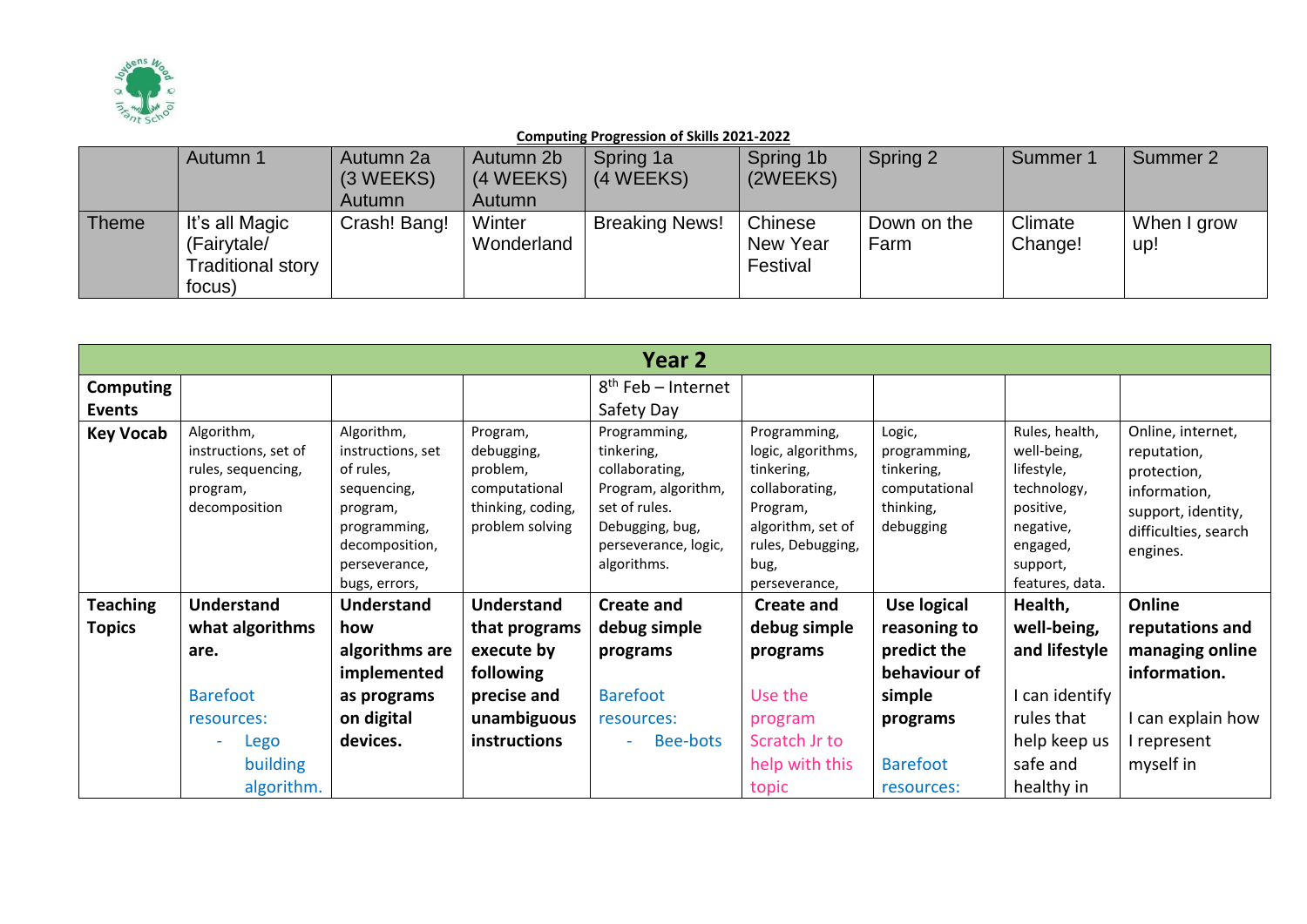

|              | Autumn 1          | Autumn 2a    | Autumn 2b  | Spring 1a             | Spring 1b | Spring 2    | Summer 1 | Summer 2    |
|--------------|-------------------|--------------|------------|-----------------------|-----------|-------------|----------|-------------|
|              |                   | (3 WEEKS)    | (4 WEEKS)  | (4 WEEKS)             | (2WEEKS)  |             |          |             |
|              |                   | Autumn       | Autumn     |                       |           |             |          |             |
| <b>Theme</b> | It's all Magic    | Crash! Bang! | Winter     | <b>Breaking News!</b> | Chinese   | Down on the | Climate  | When I grow |
|              | (Fairytale/       |              | Wonderland |                       | New Year  | Farm        | Change!  | up!         |
|              | Traditional story |              |            |                       | Festival  |             |          |             |
|              | focus)            |              |            |                       |           |             |          |             |

| Crazy                                      | <b>Barefoot</b> | Use the        | Scratch                        |                | World          | and beyond   | different ways    |
|--------------------------------------------|-----------------|----------------|--------------------------------|----------------|----------------|--------------|-------------------|
| character                                  | resources:      | program        | tinkering                      | I can          | map            | the home     | online.           |
| algorithm.                                 | Bee-<br>$\sim$  | Scratch Jr to  | activity.                      | confidently    | logic          | when using   |                   |
| <b>Sharing</b><br>$\overline{\phantom{a}}$ | bots            | help with this | Pizza                          | write an       | activity.      | technology.  | I can explain     |
| sweet                                      |                 | topic          | pickle                         | algorithm.     |                |              | ways in which     |
| algorithm.                                 | I can create a  |                | scratch                        |                | I can explain  | l can        | and why I might   |
|                                            | sequence of     | I can explain  | debugging                      | I can          | what logical   | confidently  | change my         |
|                                            | instructions.   | what           | Bee-bots<br>$\blacksquare$     | persevere      | reasoning is.  | give some    | identity          |
| I can confidently                          |                 | computational  | <b>River</b><br>$\blacksquare$ | when           |                | examples of  | depending on      |
| say what an                                | I can           | thinking is.   | crossing.                      | something has  |                | ways to stay | what I am doing   |
| algorithm is.                              | confidently     |                |                                | gone wrong.    | I can          | fit and      | online (avatar)   |
|                                            | write an        | I can explain  | I can use                      |                | confidently    | healthy.     |                   |
| I can write a clear                        | algorithm.      | what           | algorithms                     | I can explore  | predict what a |              | I can confidently |
| algorithm.                                 |                 | programming    | confidently.                   | different ways | program will   | can explain  | identify ways     |
|                                            |                 | is.            |                                | to solve the   | do.            | why          | that I put        |
| I can create clear                         | I can program   |                | I can explain that             | problem with   |                | spending     | information on    |
| instructions for                           | a floor robot   | I can identify | tinkering is when              | my algorithm.  | I can explain  | too much     | the internet.     |
| someone else to                            | to move to a    | what the       | we try something               |                | why I think a  | time using   |                   |
| follow.                                    | specific point. | problem is     | new and discover               |                | program will   | technology   | I can recognise   |
|                                            |                 | with my code   | what it does.                  |                |                | can          | that I need to be |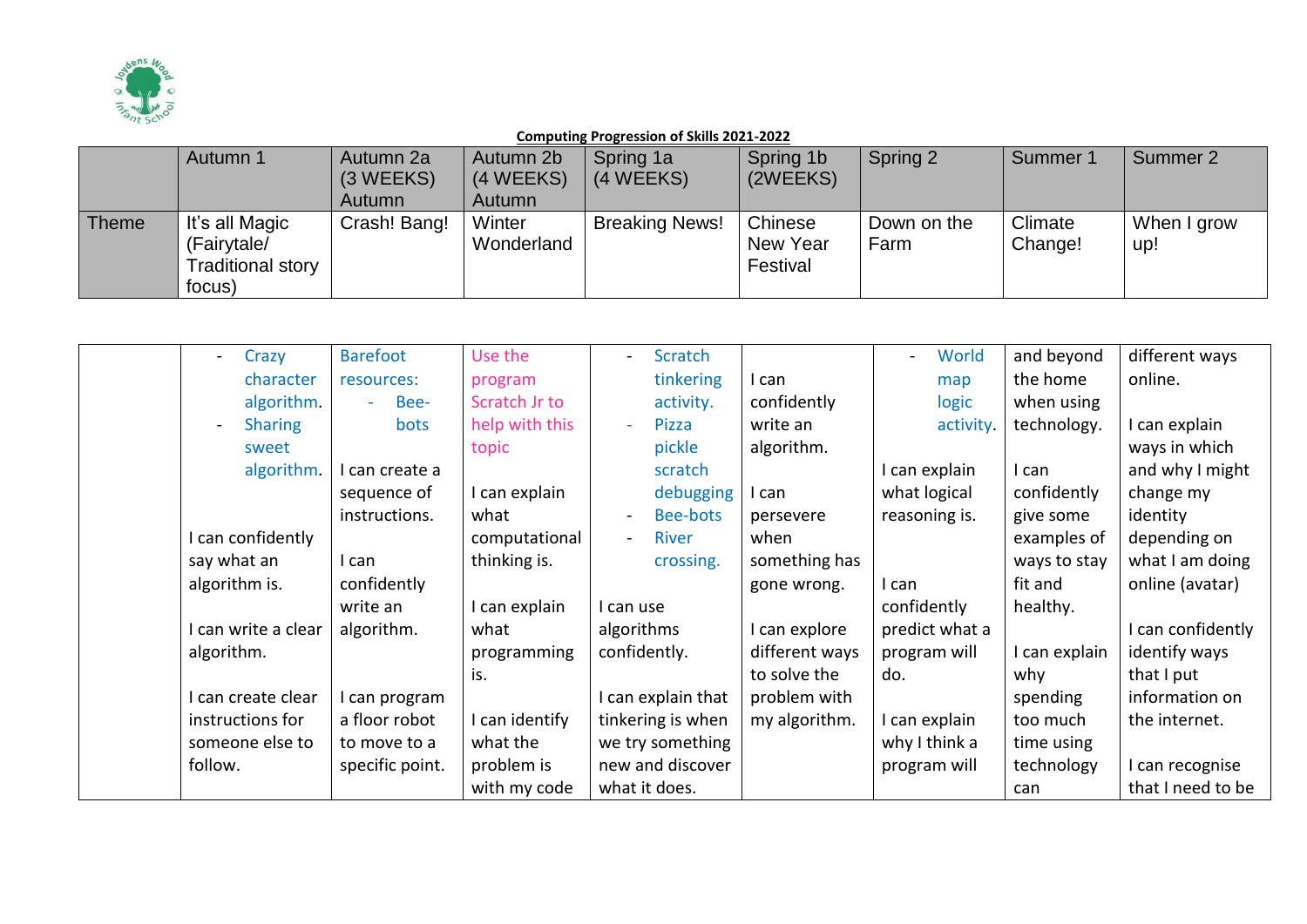

|              | Autumn 1          | Autumn 2a    | Autumn 2b  | Spring 1a             | Spring 1b | Spring 2    | Summer 1 | Summer 2    |
|--------------|-------------------|--------------|------------|-----------------------|-----------|-------------|----------|-------------|
|              |                   | (3 WEEKS)    | (4 WEEKS)  | (4 WEEKS)             | (2WEEKS)  |             |          |             |
|              |                   | Autumn       | Autumn     |                       |           |             |          |             |
| <b>Theme</b> | It's all Magic    | Crash! Bang! | Winter     | <b>Breaking News!</b> | Chinese   | Down on the | Climate  | When I grow |
|              | (Fairytale/       |              | Wonderland |                       | New Year  | Farm        | Change!  | up!         |
|              | Traditional story |              |            |                       | Festival  |             |          |             |
|              | focus)            |              |            |                       |           |             |          |             |

| l can use an       | I can explain  | and think of    |                   | can debug a    | act in the way  | sometimes   | careful before I   |
|--------------------|----------------|-----------------|-------------------|----------------|-----------------|-------------|--------------------|
| algorithm          | that a bug is  | ways to fix it. | can explain that  | program        | that it does.   | have a      | share any          |
| accurately.        | an error in my |                 | collaborating     | independently. |                 | negative    | information        |
|                    | algorithm      | I can           | means working     |                | I can identify  | impact on   | online.            |
| I am able to       | code.          | independently   | with a group to   | can say what   | the sequence    | me.         |                    |
| improve my         |                | think of ways   | achieve the best  | a program will | of steps that   |             | I know who I       |
| algorithm with     | l can          | to solve my     | result.           | do.            | helps the       | can provide | should ask if I am |
| support from an    | confidently    | problem.        |                   |                | program run.    | examples of | not sure if I      |
| adult.             | debug errors   |                 | can work          | With           |                 | activities  | should put         |
|                    | in a program   | I can identify  | collaboratively   | increasing     | I can test my   | where it is | something          |
| I can explain that | independently. | ways to         | with my peers.    | confidence I   | commands to     | easy to     | online.            |
| decomposition is   |                | program a       |                   | can explain    | see if my       | spend a lot |                    |
| a breakdown of     |                | device (bee-    | can explore       | what the bug   | predictions are | of time     | can describe       |
| tasks into smaller |                | bot or Scratch  | Scratch Jr for    | was and how I  | correct. Then I | engaged in  | what is            |
| manageable         |                | Jr)             | myself.           | will fix it.   | can             | technology  | appropriate to     |
| chunks.            |                |                 |                   |                | independently   | (games,     | say and do on      |
|                    |                | I can reflect   | I have increasing |                | make changes    | films,      | online platforms   |
|                    |                | effectively on  | confidence in     | can make       | to the          | videos,     | (opinions, likes,  |
|                    |                | whether my      | editing my        | predictions    | algorithm to    | apps)       | shares, forwards)  |
|                    |                |                 |                   | about what     | ensure the      |             |                    |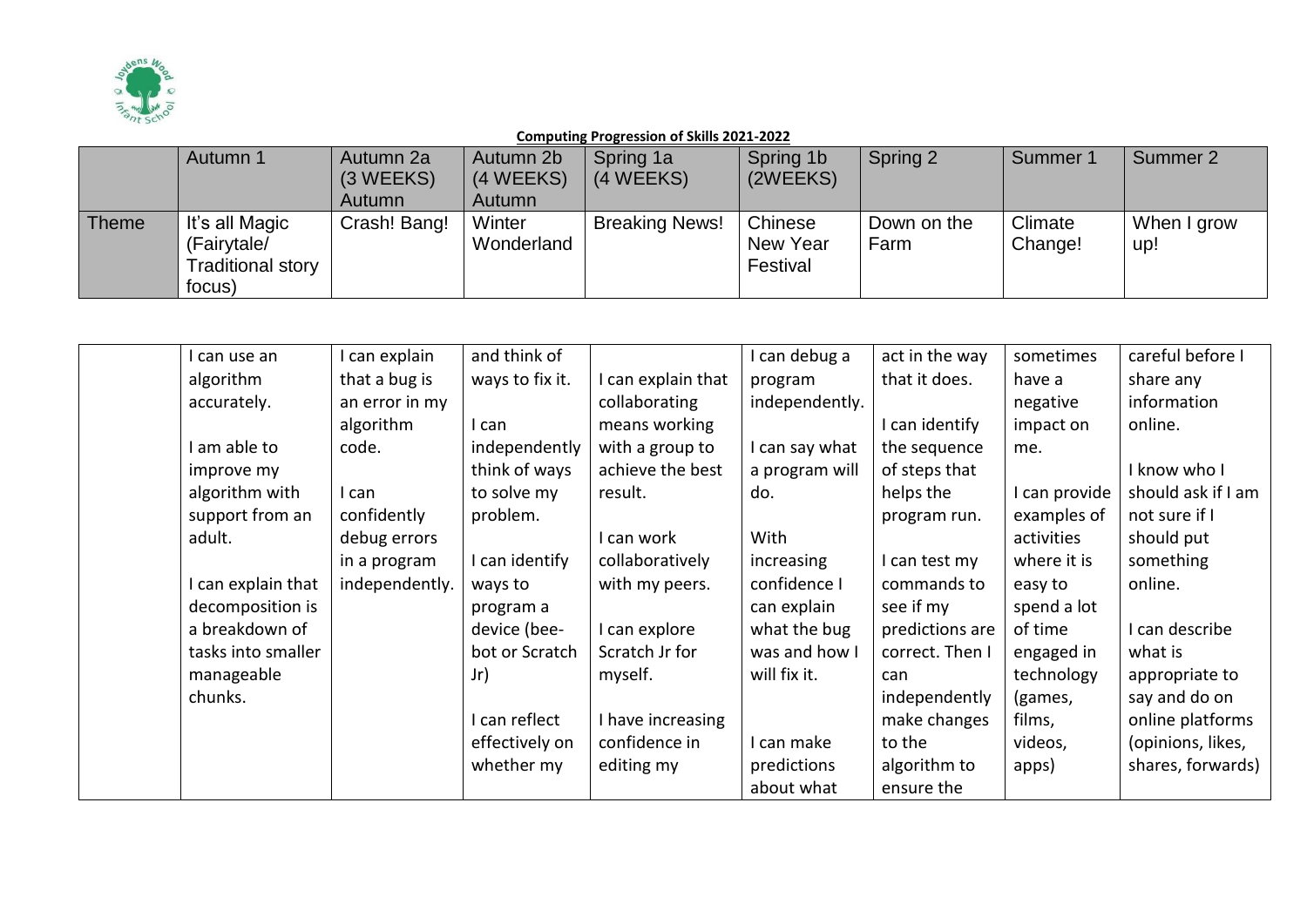

|              | Autumn 1                                                     | Autumn 2a<br>(3 WEEKS) | Autumn 2b<br>(4 WEEKS) | Spring 1a<br>(4 WEEKS) | Spring 1b<br>(2WEEKS)           | Spring 2            | Summer             | Summer 2           |
|--------------|--------------------------------------------------------------|------------------------|------------------------|------------------------|---------------------------------|---------------------|--------------------|--------------------|
|              |                                                              | Autumn                 | Autumn                 |                        |                                 |                     |                    |                    |
| <b>Theme</b> | It's all Magic<br>(Fairytale/<br>Traditional story<br>focus) | Crash! Bang!           | Winter<br>Wonderland   | <b>Breaking News!</b>  | Chinese<br>New Year<br>Festival | Down on the<br>Farm | Climate<br>Change! | When I grow<br>up! |

|  | solution has | algorithm on      | my program    | program runs | can explain    | can identify and |
|--|--------------|-------------------|---------------|--------------|----------------|------------------|
|  | worked.      | Scratch Jr.       | will do.      | smoothly.    | how I might    | demonstrate      |
|  |              |                   |               |              | recognise      | actions to       |
|  |              | I can make        | I can explore |              | that I need    | support others   |
|  |              | predictions about | Scratch Jr    |              | support to     | who are          |
|  |              | what my           | independently |              | control my     | experiencing     |
|  |              | program will do.  | with          |              | use of         | difficulties     |
|  |              |                   | increasing    |              | technology     | online.          |
|  |              | I can confidently | confidence.   |              | and who        |                  |
|  |              | write an          |               |              | might          | I can talk about |
|  |              | algorithm.        |               |              | provide        | how to use the   |
|  |              |                   |               |              | support for    | internet to find |
|  |              | I can program     |               |              | this.          | out information. |
|  |              | and debug a floor |               |              |                |                  |
|  |              | robot to follow   |               |              | I can identify | I can give       |
|  |              | my algorithm.     |               |              | features and   | examples of how  |
|  |              |                   |               |              | things online  | to find          |
|  |              | I can predict     |               |              | that might     | information      |
|  |              | what will happen  |               |              | negatively     | (voice, search   |
|  |              | when the Bee-     |               |              | impact my      | engines)         |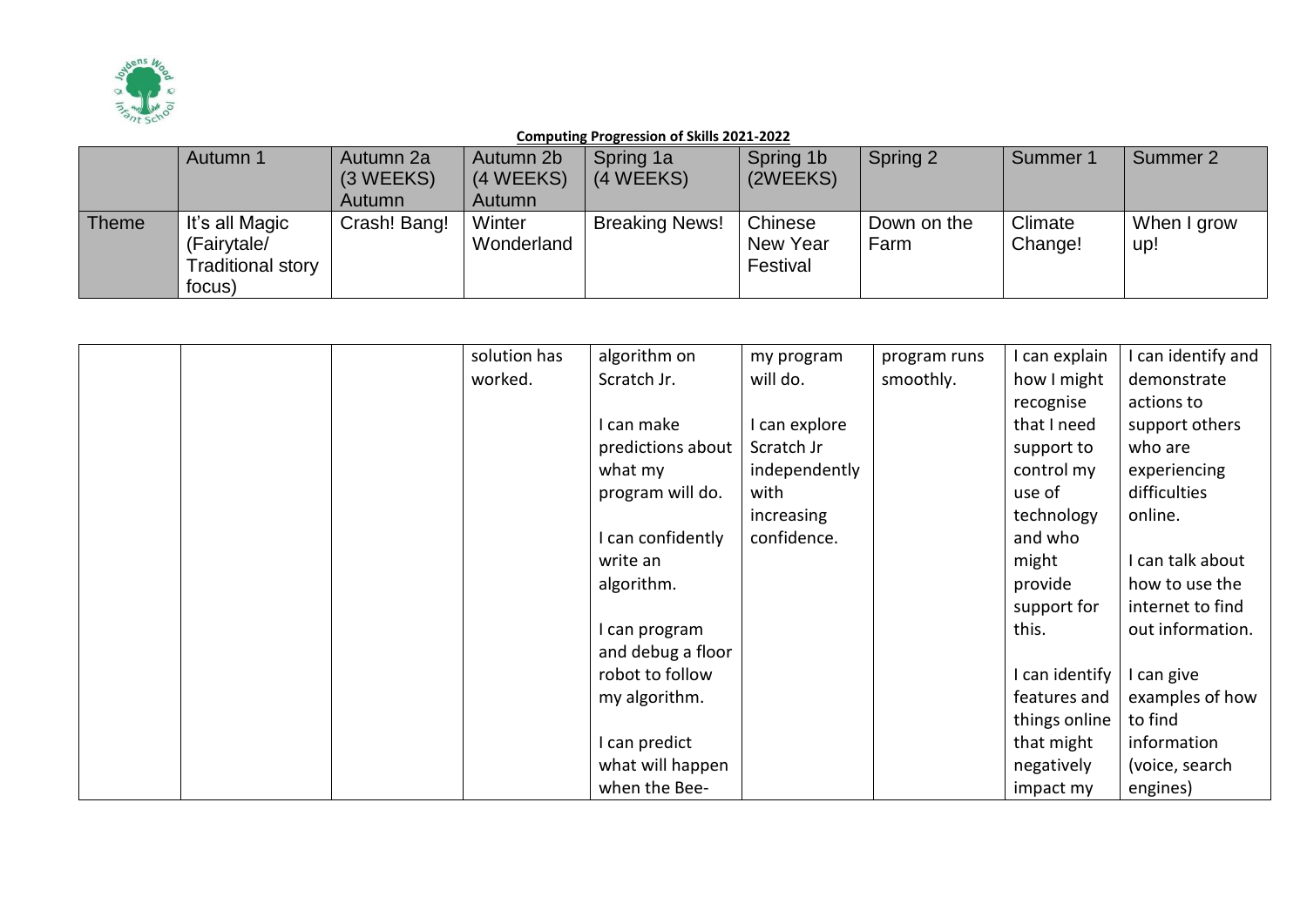

|       | Autumn 1                                                     | Autumn 2a<br>(3 WEEKS)<br>Autumn | Autumn 2b<br>(4 WEEKS)<br>Autumn | Spring 1a<br>(4 WEEKS) | Spring 1b<br>(2WEEKS)           | Spring 2            | Summer <sup>*</sup> | Summer 2           |
|-------|--------------------------------------------------------------|----------------------------------|----------------------------------|------------------------|---------------------------------|---------------------|---------------------|--------------------|
| Theme | It's all Magic<br>(Fairytale/<br>Traditional story<br>focus) | Crash! Bang!                     | Winter<br>Wonderland             | <b>Breaking News!</b>  | Chinese<br>New Year<br>Festival | Down on the<br>Farm | Climate<br>Change!  | When I grow<br>up! |

|  |  | Bot/floor robots  | well-being    |                    |
|--|--|-------------------|---------------|--------------------|
|  |  | uses my           | (instant      | I can explain      |
|  |  | algorithm.        | replying,     | what               |
|  |  |                   | negative      | autocomplete is    |
|  |  | I can persevere   | images/text   | and how to         |
|  |  | when something    | online,       | choose the best    |
|  |  | has gone wrong.   | messaging)    | suggestion.        |
|  |  | I can explore     | I can         | I can explain the  |
|  |  | different ways to | demonstrate   | difference         |
|  |  | solve the         | ways to       | between a belief,  |
|  |  | problem with my   | protect and   | opinion, and fact. |
|  |  | algorithm.        | manage        |                    |
|  |  |                   | data on my    |                    |
|  |  | I can debug a     | devices (find |                    |
|  |  | program.          | my            |                    |
|  |  |                   | phone/ipod)   |                    |
|  |  |                   |               |                    |
|  |  | I can say what a  |               |                    |
|  |  | program will do.  |               |                    |
|  |  |                   |               |                    |